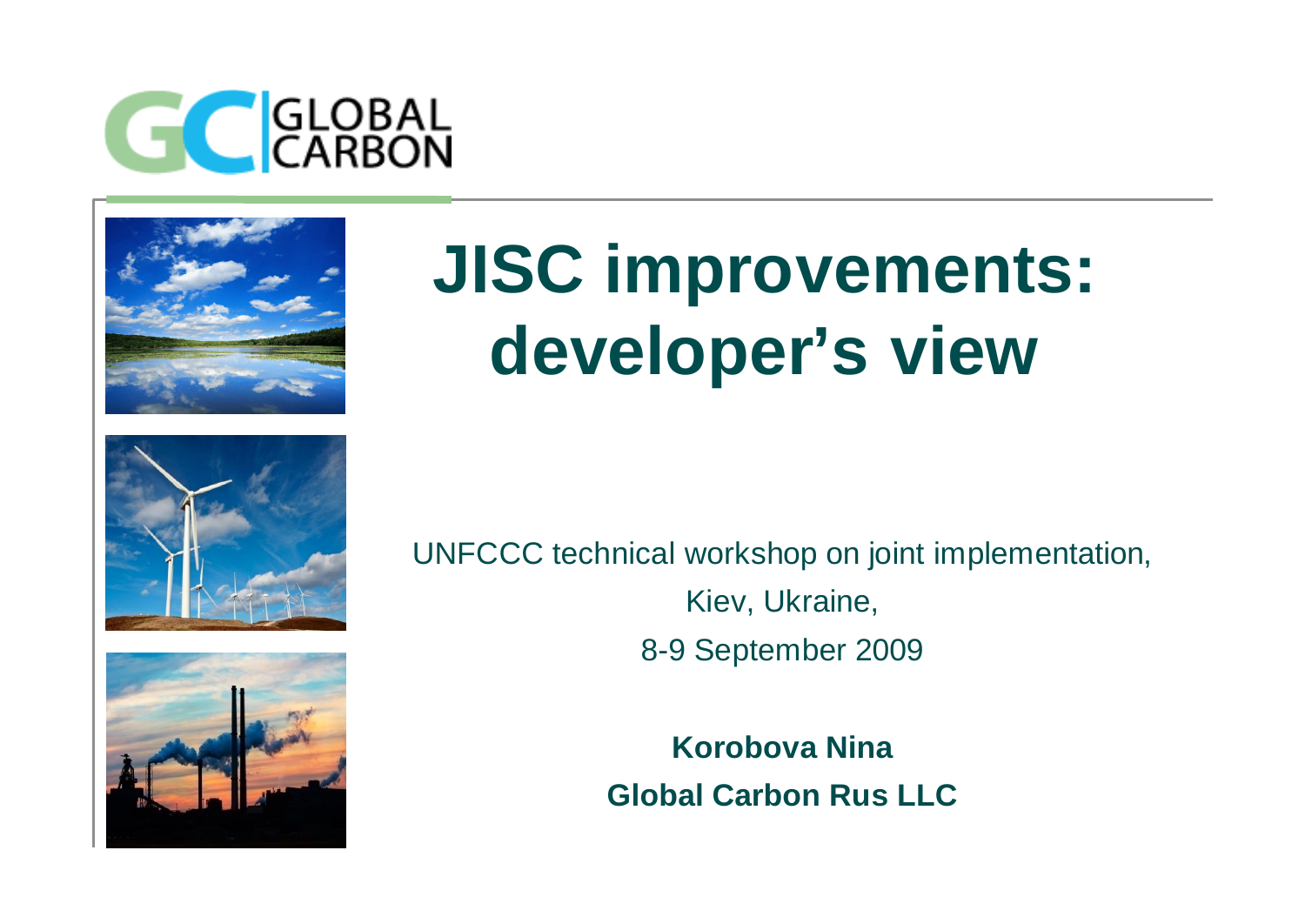

**Developer concerns and cares:**

- **1. JI service quality**
- **2. Timing**
- **3. Client administration cost**
- **4. Track 2 being too close to CDM**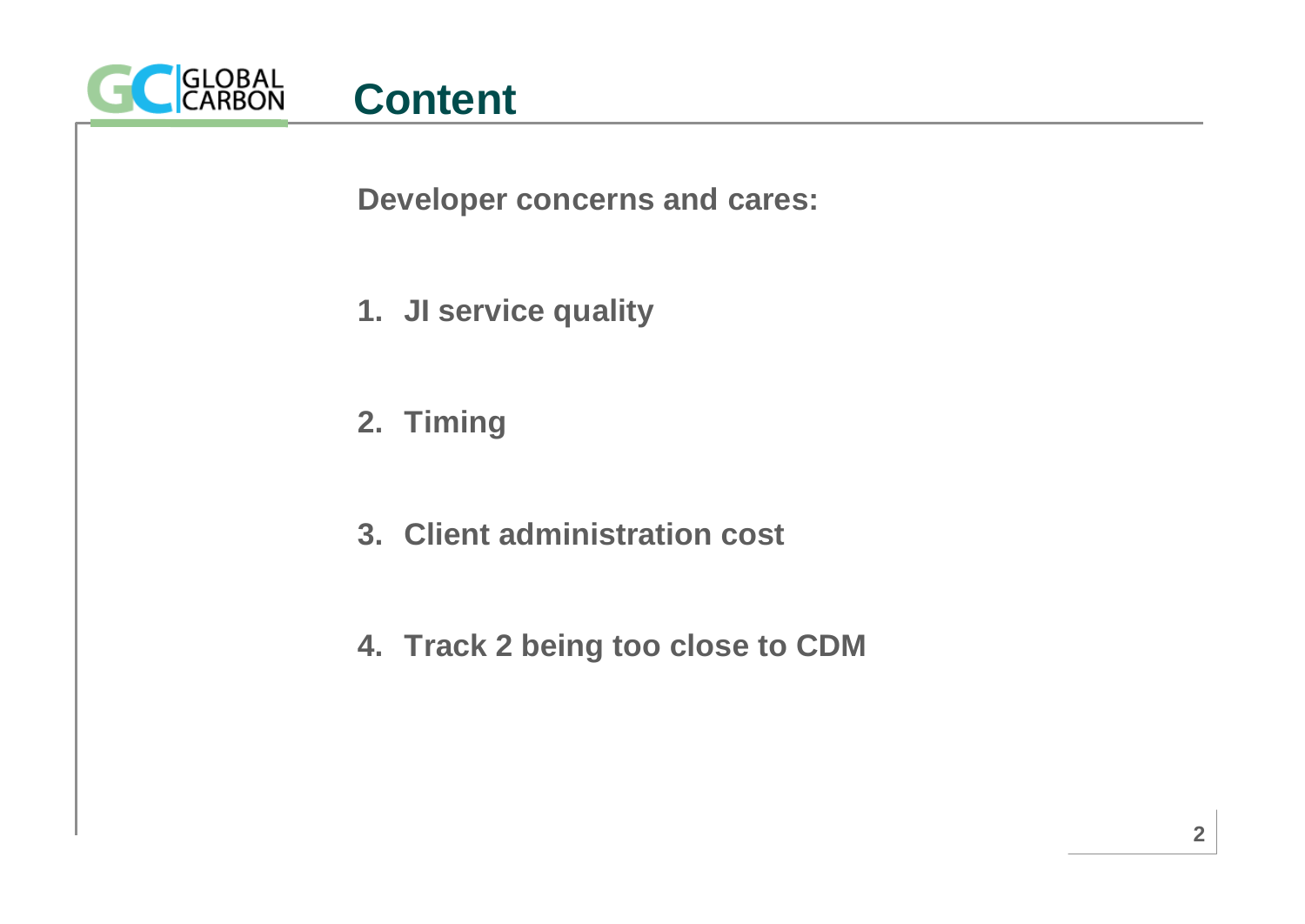

## **JI service quality**



- **No possibility to read preliminary determined PDD to learn lessons;**
- **Track 1 projects available at UNFCC site presented in the different formats, languages, not comparable at all;**
	- **Communication with JISC is only via AIE that is ineffective.**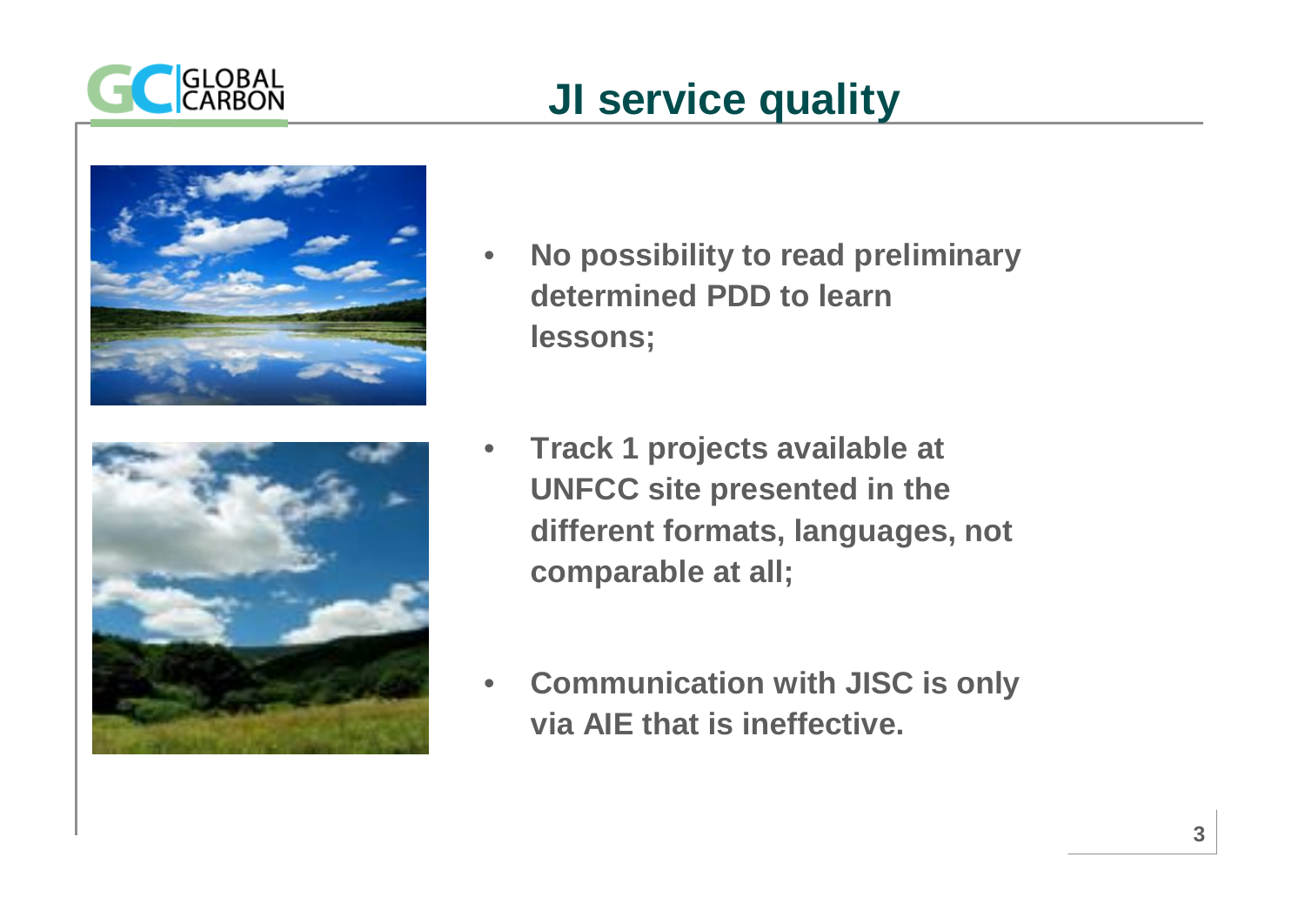

## **Timing**





- **It is not possible to know in advance the opinion of experts assessing PDD before JISC session (to be aware of potential review);**
- **Determination time from the contracting to the issue of final report is long, not regulated by JISC, though could be one of criteria for overall performance assessment.**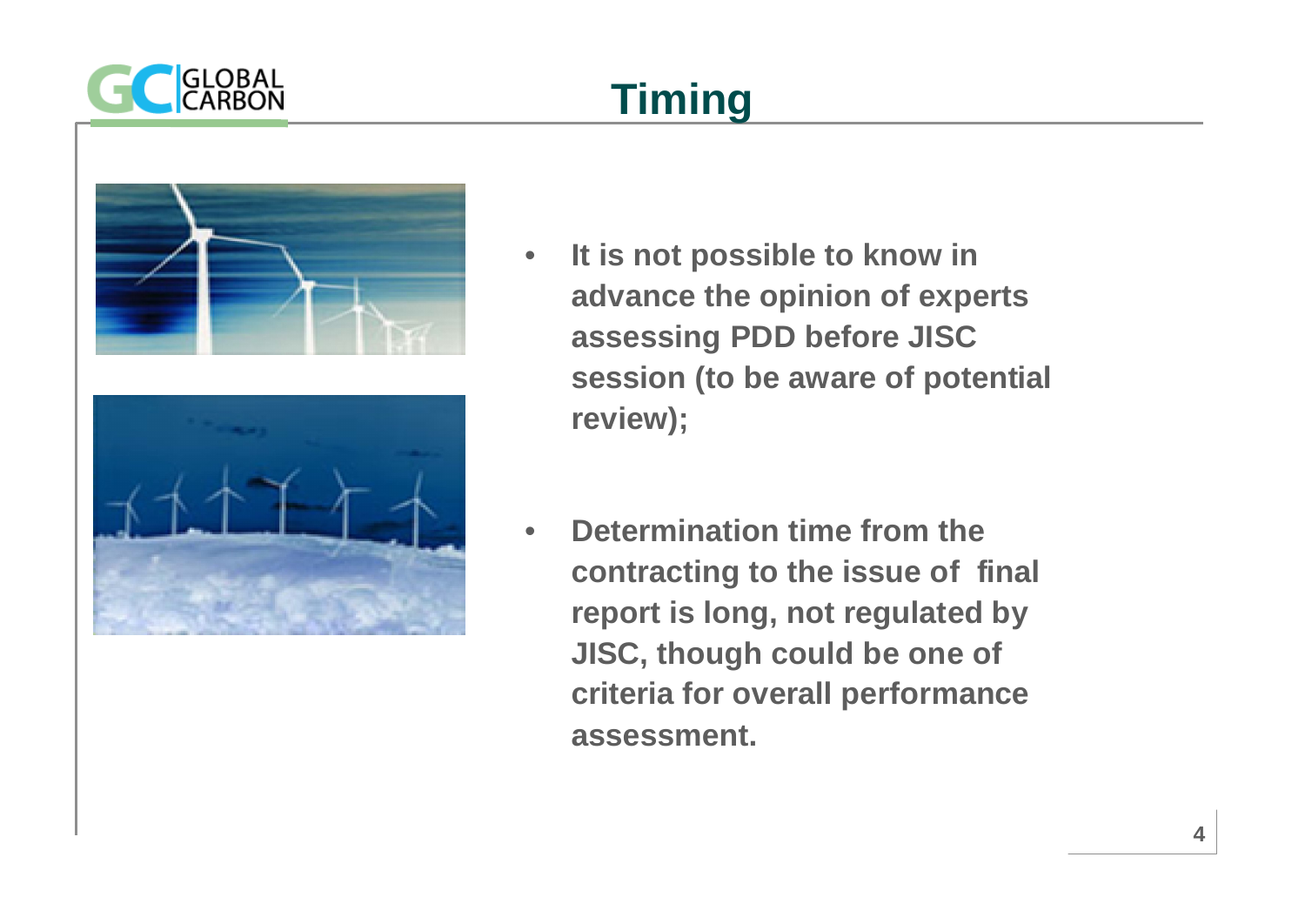





- **1. Withdrawal fine is rather high and should be at the level for the small scale project threshold (i.e. ERU 15 thousand charged either 01. US cent or 0.2 US cent);**
- **2. The procedure of paying back the money above the not returned amount is not specified.**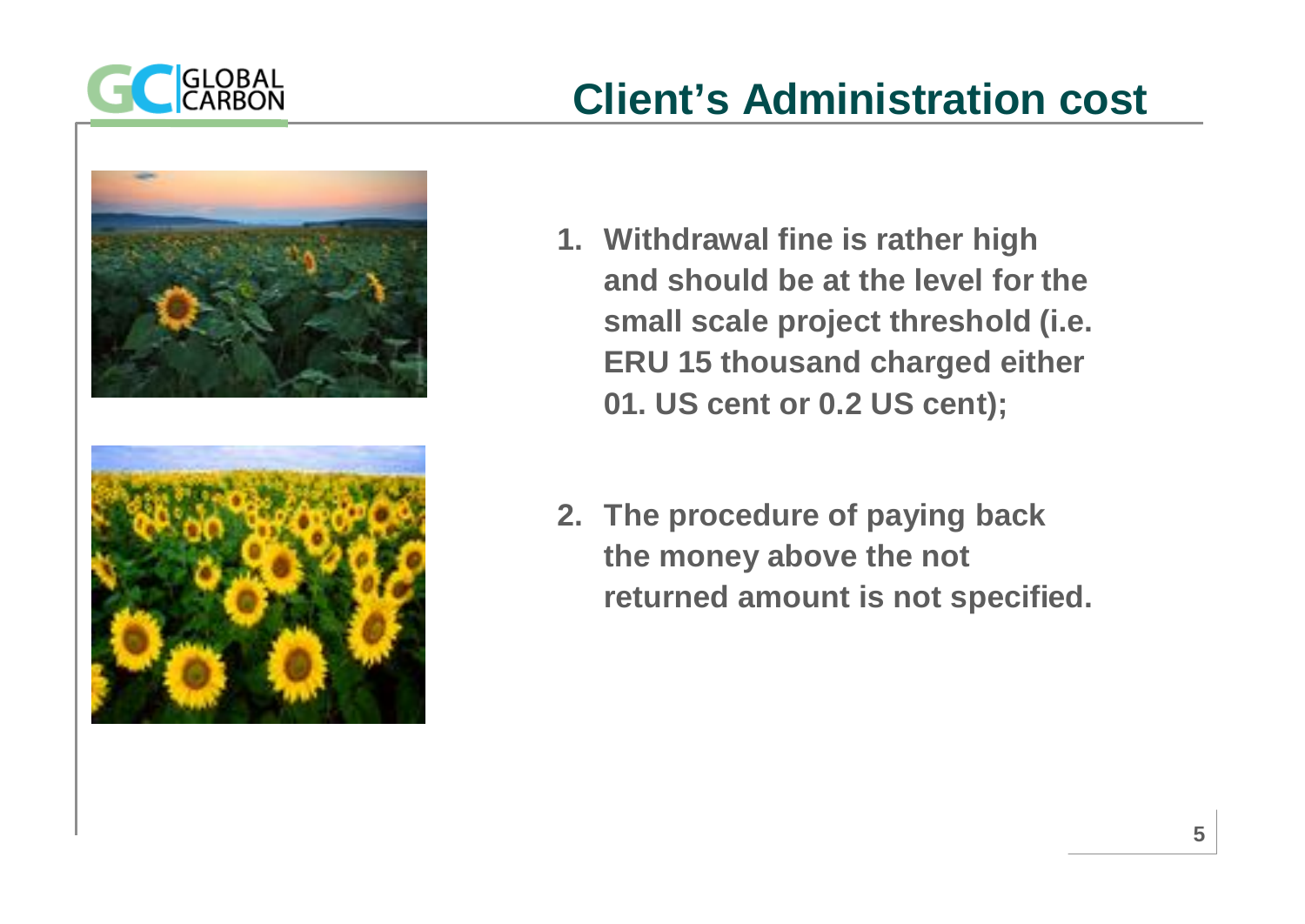





- **CDM Additionality tool is the key document;**
- **Determinators do not feel comfortable about JI specific approach as it requires creativity and more deep knowledge;**
- **Following CDM methodologies step by step is preferable though they are based on cases not similar to the JI countries reality;**
- **New Determination and verification manual is 90% CDM VVM.**